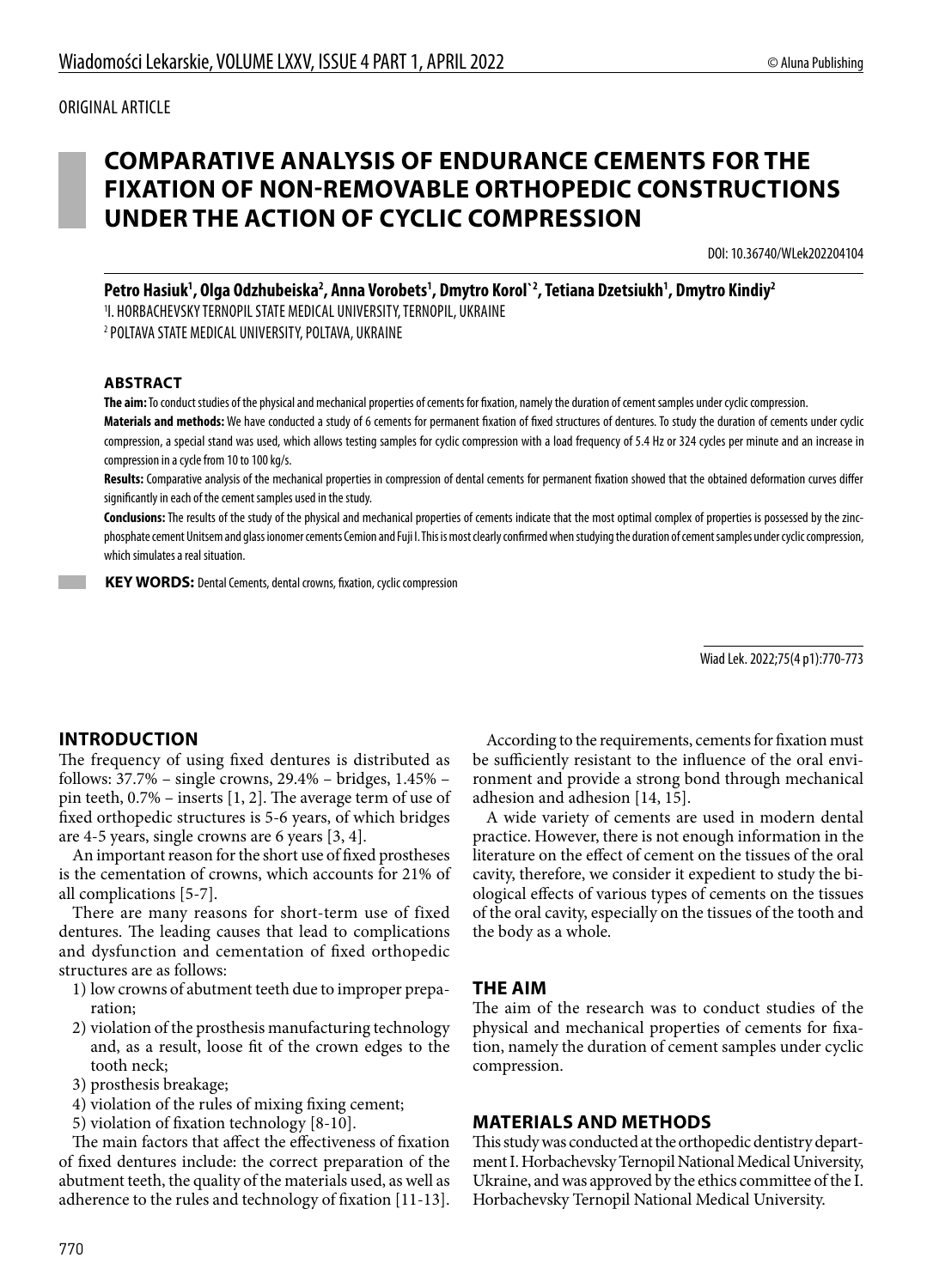A study was conducted on 6 cements for permanent fixation of non-removable denture structures. Of these, 2 are zinc-phosphate cements: "Adhesor Fine" ("SpofaDental", Czech Republic) and "Unitsem" ("VladMiva", Russia); 2 polycarboxylate cements "Belokor" ("VladMiva", Russia); "Adhesor Carbofine" ("SpofaDental", Czech Republic); 2 glass ionomer cements: " Cemion F" (VladMiva, Russia) and "Fuji I" (GC, Japan).6 batches of samples (3 samples per batch) were made for testing. The sample is a removed tooth with a solid metal crown fixed on it by means of the investigated cements.

To study the duration of cements under cyclic compression, a special stand was used, which allows testing samples for cyclic compression with a load frequency of 5.4 Hz or 324 cycles per minute and an increase in compression in a cycle from 10 to 100 kg/s.

For the study, we selected three levels of maximum compression forces 25±1 kg/s, 40±1 kg/s, 60±1 kg/s, which determined the cyclic duration of the samples. The duration is expressed in the number of cycles that the sample withstands until failure at the selected load levels. For the destruction of the sample, the loss of the cement-containing properties was taken, which is expressed in a slight displacement of the crown relative to the tooth when a weak static force ( $\sim$  2 – 3 kg) is applied to detach the crown from the tooth.

During the test of the sample, the load was interrupted to determine the level of destruction. For this, the sample was removed and examined under an MBS-9 microscope the state of the cement film between the edge of the crown and the tooth. After that, holding the tooth, an attempt was made to recover the crown using a metal hook and a dosed load. The tests were stopped and the number of fracture cycles was recorded at the moment when the crown was displaced relative to the tooth. Checking the integrity of

**Table I.** Kinds of cements and their strength limits (M+m)

| N <sub>2</sub> | <b>Name of cements</b> | Strength limit (M+m) |  |  |
|----------------|------------------------|----------------------|--|--|
|                | "Unitsem»              | $1030 \pm 40$        |  |  |
|                | "Adhesor Fine»         | $1590 \pm 60$        |  |  |
| 3              | "Belokor»              | $840 \pm 40$         |  |  |
| 4              | "Adhesor Carbofine»    | $820 \pm 30$         |  |  |
| 5              | "Cemion»               | $1360 \pm 50$        |  |  |
|                | "Fuji I»               | $1210 \pm 50$        |  |  |

**Table II.** Endurance indicators of cement samples under cyclic compression

the connection of the crown with the tooth was observed under a microscope in the following mode: up to  $10<sup>4</sup>$  cycles for every thousand cycles;  $2x10^4$  – every two thousand; to  $5x10<sup>4</sup>$  – after five thousand and further to destruction or termination of the test every ten thousand cycles.

### **RESULTS**

The obtained deformation curves differ significantly for different types of cements that were used in the experiment. As a result of the study, the following results were obtained.

Fracture is fragile in zinc-phosphate cements "Adhesor Fine" and glass ionomer cement "Fuji I", they do not exhibit plasticity, their deformation curves have only a linear elastic section.

The investigated polycarboxylate cements "Belokor", "Adhesor Carbofine" and glass ionomer cement "Cemion F" shows significant plasticity with a pronounced yield point, which corresponds to the beginning of deviation from the linear section.

Further, the deformation pressure increases, and when it reaches a maximum, plastic deformation can be several percent. The pressure drop during the subsequent plastic deformation is associated with the formation of stable shear bands, which arise due to the destruction of crosslinking in the corresponding slip planes.

As a result, these processes lead to an increase in the cross-section of the sample (the so-called barrel-shaped sample is observed), which leads to the need to increase the deforming forces to support plastic deformation.

"Unitsem" zinc phosphate cement occupies an intermediate position between the two types of deformation curves described above. In contrast to zinc-phosphate cement "Adhesor Fine" and glass ionomer cement "Fuji I", the curve created as a result of the experiment shows a transition from elastic deformation to the stage of plastic deformation. However, upon reaching plastic deformation within a few percent, destruction of the sample occurs (Table I).

For "Adhesor Fine", "Fuji I" and "Unitsem", this value was determined as the pressure at the time of destruction of the sample, and for "Belokor", "Adhesor Carbofine" and "Cemion F" – as the pressure at the maximum of the deformation curve. It is seen that all these values are in the range of 800-1600 kg/cm<sup>2</sup>.

Analysis of the compressive strength data for all studied cements showed that for "Adhesor Fine", "Fuji I", and

| N <sup>o</sup> |                     | $P_{max}(H)$             |                          |                         |
|----------------|---------------------|--------------------------|--------------------------|-------------------------|
|                | Name of cements     | 250                      | 400                      | 600                     |
|                | "Unitsem»           | $(9+1) \times 10^8$      | $(1+0.14)\times10^{7}$   | $(9+1)\times 10^5$      |
|                | "Adhesor Fine»      | $(4+0.48)\times10^{5}$   | $(1+0.14) \times 10^{5}$ | $(3+0.26)\times10^{4}$  |
| 3              | "Belokor»           | $(7+0.69)\times 10^{5}$  | $(1,5+0,16)\times 10^5$  | $(3,5+0,41)\times 10^4$ |
| 4              | "Adhesor Carbofine» | $(12+1,18)\times 10^{5}$ | $(2+0.38)\times10^{5}$   | $(4,5+0,51)\times10^4$  |
|                | "Cemion»            | $(30+3,12)\times 10^5$   | $(3,5+0,41)\times 10^5$  | $(5+0.53)\times 10^4$   |
| 6              | "Fuji I»            | $(1+0.14)\times10^{8}$   | $(5+0.53)\times10^{6}$   | $(3,5+0,41)\times 10^5$ |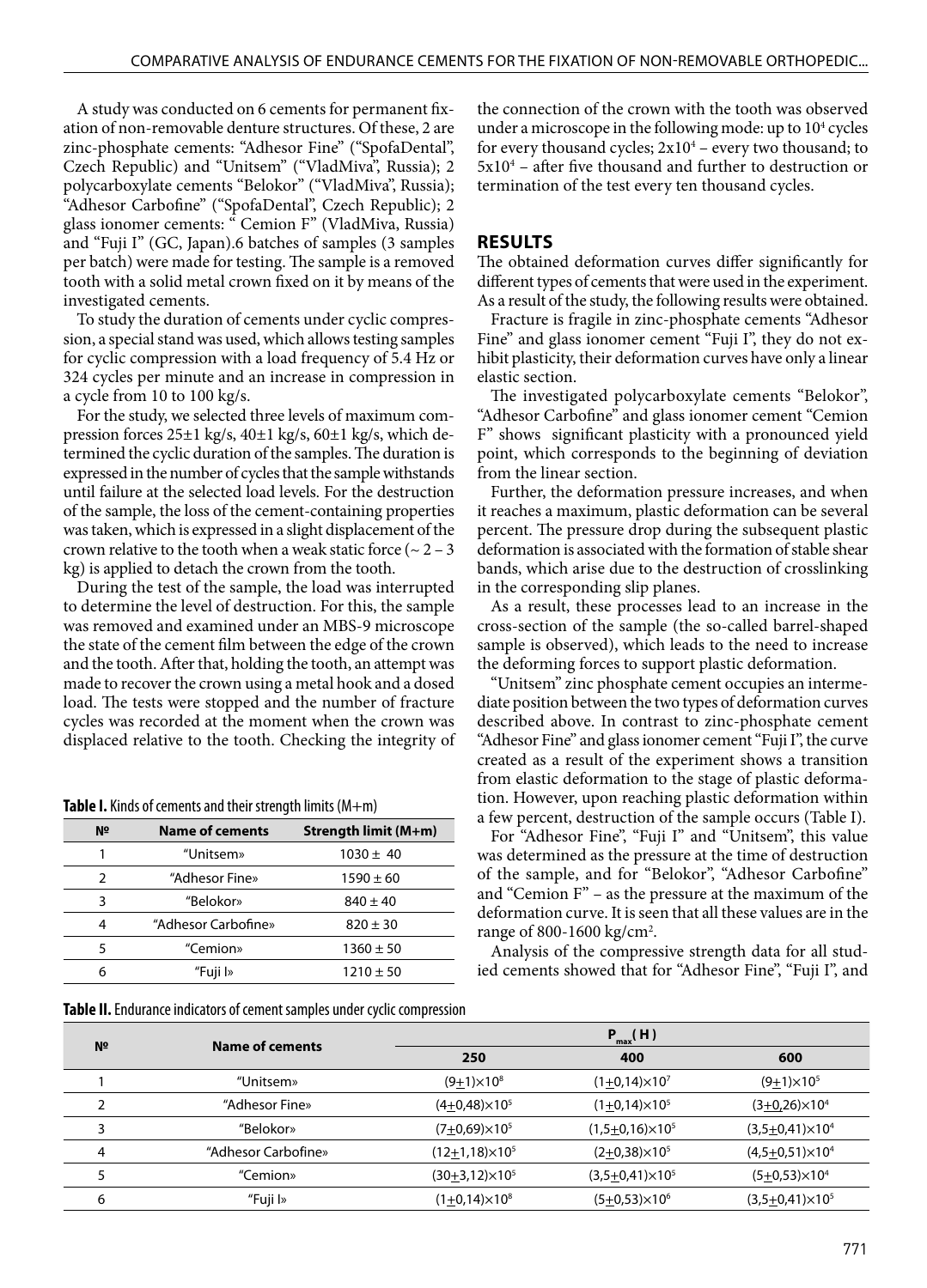"Unitsem", this value was determined as the stress at the moment of sample failure, and for "Belokor", "Adhesor Carbofine", and "Cemion F", as the stress at the maximum of the deformation curve.

Thus, all the studied cements have rather significant parameters of strength, but the presence of plastic deformation in some materials suggests that it is polycarboxylate cements that should have higher functional properties. Due to the fact that the load in bridges is greater than in single crowns, zinc phosphate and glass ionomer cements should be used when fixing them.

In the course of the study, we established the endurance indicators of cement samples under cyclic compression. "Adhesor Fine" zinc phosphate cement had the lowest duration. The longest was the sample of zinc-phosphate cement "Unitsem", glass ionomer cements "Cemion F" and "Fuji I" have satisfactory performance, slightly lower performance in polycarboxylate cements "Belokor" and "Adhesor Carbofine" (Table II).

A clear idea of the cyclic strength of the tested samples is given by the so-called Wehler curves – the dependence of the amplitude load on the number of cycles N that the sample withstood under a given load.

In double logarithmic coordinates, such dependences, as a rule, have a linear character, while, naturally, with a decrease in the load, the number of cycles to failure increases.

Specimen duration is determined by properties such as cement strength, adhesion of cement to tooth and artificial crown.

# **DISCUSSION**

Comparative analysis of these properties shows that the greatest duration, that is, the best functional properties are those cements that, on the one hand, do not exhibit brittle properties, and, on the other hand, have the best adhesive characteristics[5].

Failure of model specimens under cyclic loading can occur due to the loss of bond between the cement and the artificial crown or tooth, as well as a result of the destruction of cement.

For brittle cements, fracture is possible even at low loads and a small number of loading cycles due to possible large overvoltages near inevitable defects in the cement layer (cracks, cavities, etc.).

For cements that are plastic, this hazard can be largely reduced by plastic relaxation, which relieves the specified overstress and provides a longer duration.

# **CONCLUSIONS**

The results obtained for the duration of cement samples under cyclic compression showed that glass ionomer cement "Fuji I" has the highest value (9×105 Н), while "Adhesor Fine" has the lowest  $(3,5\times10^{5}H)$ , which is obviously related to their chemical composition, while polycarboxylate and some glass ionomer cements are intermediate. This most clearly simulates a real situation and will allow you

to choose the necessary cement for fixing fixed structures of dentures.

### **REFERENCES**

- 1. Yanishen I., Tkachenko I., Skrypnikov P. et al. Wear resistance of dental materials which are used for anterior teeth restorations. Wiadomości Lekarskie. 2020; 73(8):1677−1680.
- 2. Radchuk V., Hasiuk N., Yeroshenko G. Analiz structury ortopedychnoyi patolohiyi ta chastity povtornykh zvernen' pislya protezuvannya metalokeramichnymy konstruktsiyamy [Analysis of the orthopedic pathology structure and the frequency of repeated visits after dental prosthetics with metal-ceramic structures]. World of medicine and biology. 2019;4(70):138−142.( In Ukrainian).
- 3. Sailer I., Balmer M., Hüsler J. et al. 10-year randomized trial (RCT) of zirconia-ceramic and metal-ceramic fixed dental prostheses. J Dent. 2018;76:32−39.
- 4. Hasiuk P., Vorobets A., Hasiuk N. et al. Sex differences of odontometrical indexes crowns of molars. Interventional Medicine and Applied Science. 2017;9(3):160−163.
- 5. Pang Z., Chughtai A., Sailer I. et al. A fractographic study of clinically retrieved zirconia-ceramic and metal-ceramic fixed dental prostheses. Dent Mater. 2015;31(10):1198−1206.
- 6. Hasiuk P., Radchuk V., Hasiuk N. et al. Fixed prosthetic constructions with using of high volume digital scanning techniques. World of medicine and biology. 2017;4(62):15−17.
- 7. Tanoue N. Longevity of resin-bonded fixed partial dental prostheses made with metal alloys. Clin Oral Investig. 2016;20(6):1329−1336.
- 8. Kalashnikov D., Hasiuk P., Vorobets A. et al. Features of the course of enamel biomineralization processes in various anatomical areas of the tooth. Wiadomosci lekarskie. 2020;73(5):864-867
- 9. Di Fiore A., Savio G., Stellini E. et al. Influence of ceramic firing on marginal gap accuracy and metal-ceramic bond strength of 3D-printed Co-Cr frameworks. J Prosthet Dent. 2020;124(1):75−80.
- 10. Önöral Ö., Ulusoy M., Seker E. et al. Influence of repeated firings on marginal, axial, axio-occlusal, and occlusal fit of metal-ceramic restorations fabricated with different techniques. J Prosthet Dent. 2018;120(3):415-420.
- 11. Tkachenko I.M., Kovalenko V.V., Skrypnikov P.M., Vodoriz Y.Y. Reasoning of adhesive system choice for treatment of patients with increased tooth wear. Wiad Lek. 2018;71(6):1129–1134.
- 12. Hmaidouch R., Weigl P. Tooth wear against ceramic crowns in posterior region: a systematic literature review. Int J Oral Sci. 2013;5(4):183–190.
- 13. Bona A., Mecholsky J., Anusavice K. Fracture behavior of lithia disilicateand leucite-based ceramics. Dent Mater. 2005;20:956–962.
- 14. Schuh C., Kinast E., Mezzomo E., Kapczinski M. Effect of glazed and polished surface finishes on the friction coefficient of two low-fusing ceramics. J Prosthet Dent. 2005;93:245–252.
- 15. Albakry M., Guazzato M., Swain M. Fracture toughness and hardness evaluation of three pressable all-ceramic dental materials. J Dent. 2003;31:181–188.

*The work is a fragment of the research work of the Orthopedic dentistry department I. Horbachevsky Ternopil National Medical University «Multidisciplinary approach to the study of the pathogenesis and treatment of main dental diseases based on the study of mechanisms of damage to the tissues of the oral cavity against the background of concomitant somatic pathology» (State Registration No. 0119U002431).*